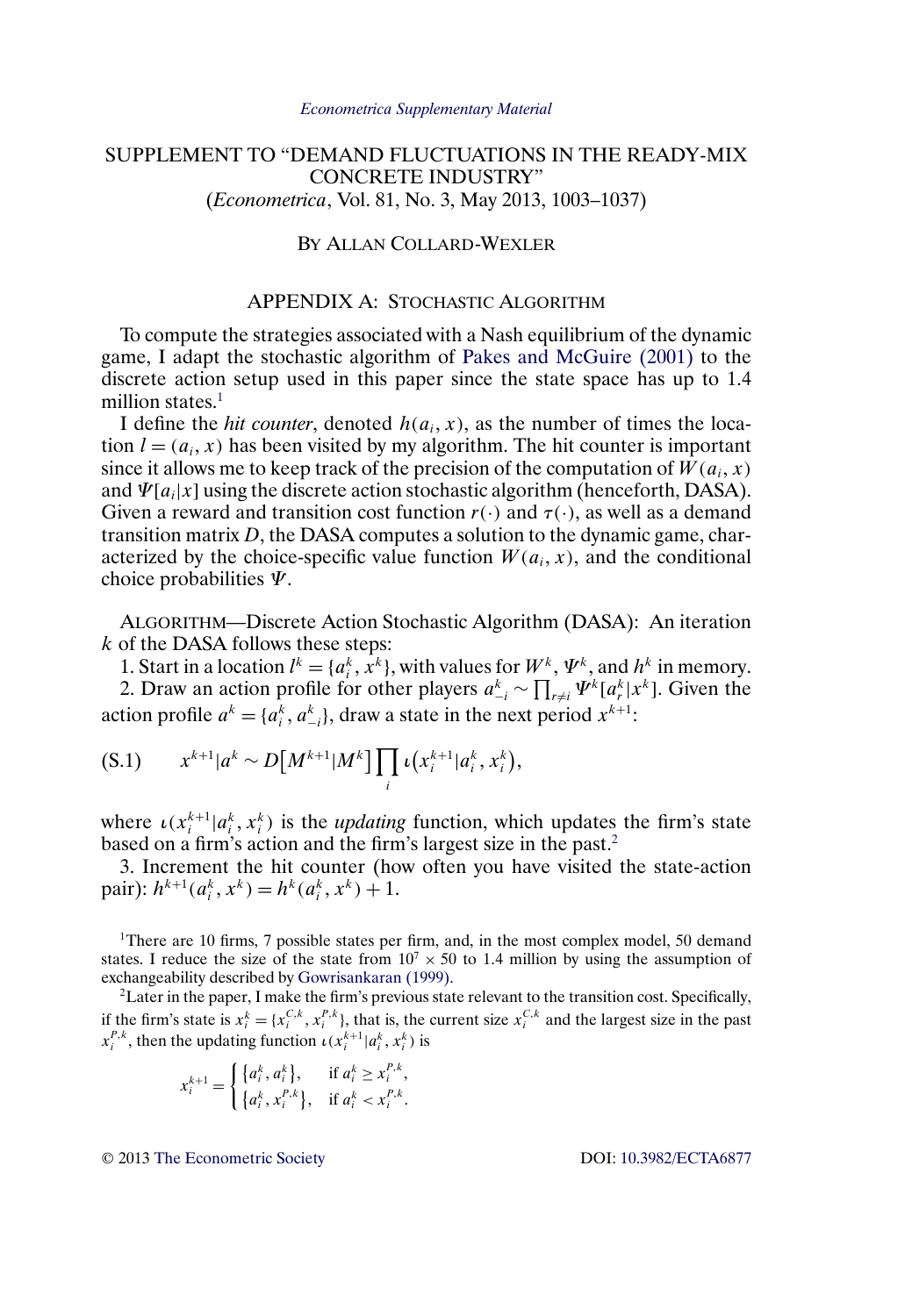<span id="page-1-0"></span>4. Compute the value R of the action as

$$
\begin{aligned} \text{(S.2)} \qquad R &= r\big(a_i^{k+1}, x^{k+1}\big) - \tau\big(a_i^{k+1}, x_i^k\big) \\ &+ \beta \sum_{j \in A_i} W^k\big(j, x^{k+1}\big) \Psi^k\big[j|x^{k+1}\big] + \beta E\big(\varepsilon | x^{k+1}, \Psi^k\big), \end{aligned}
$$

where  $E(\varepsilon|x^{k+1}, \Psi^k) = (\gamma - \sum_{j \in A} \ln(\Psi^k[j|x^{k+1}])\Psi^k[j|x^{k+1}])$  (where  $\gamma$  is Euler's constant).

5. Update the  $W$  function:

$$
(S.3) \t W^{k+1}(a_i^k, x^k) = \alpha [a_i^k, x^k] R + (1 - \alpha [a_i^k, x^k]) W^k(a_i^k, x^k),
$$

where  $\alpha = \frac{1}{h^{k+1}(a_i^k, x^k)}$ .<sup>3</sup>

6. Update the policy function  $\Psi$  for state  $x^k$ :

$$
\text{(S.4)} \qquad \Psi^{k+1}\big[a_i^k | x^k\big] = \frac{\exp(W^{k+1}(a_i^k, x^k))}{\sum_{j \in A_i} \exp(W^{k+1}(j, x^k))}
$$

for all actions  $a_i^k \in A$ .

7. Draw a new action  $a_i^{k+1} \sim \Psi^{k+1}[\cdot | x^{k+1}].$ 

8. Check the stopping rule.<sup>4</sup> If it is not satisfied, update the current location to  $l^{k+1} = \{a_i^{k+1}, x^{k+1}\},$  increment k to  $k+1$ , and return to step 1.

The stopping rule for this algorithm is based on [Fershtman and Pakes \(2012\),](#page-15-0) which compares the W function to a simulated average based on rewards from steps 2 and 4 for states that are recurrent. If the  $W$  function is exact, then the squared difference between these two objects (weighted by the ergodic distribution) can be accounted for by simulation error. The stopping rule is presented in the next section.

 $3$ The main problem with the stochastic algorithm is (1) making sure the entire state space is searched,  $(2)$  ensuring fast learning about the W function at the start of the algorithm, and (3) making sure that the convergence properties of the algorithm are satisfied. First, I initialize the starting  $W$  using fairly high values so that the algorithm visits all states before lowering the estimate of W. Second, at the start of the algorithm, I use  $\alpha = 1/\sqrt{h^{k+1}(a_i^k, x^k)}$  to ensure that initially inaccurate  $W$ 's get updated quickly. As well, I reset the hit counter after 20 million iterations to ensure that the first rounds of updates are down-weighted. Third, in the final stage of the algorithm, I switch to the  $\alpha = 1/h^{k+1}(a_i^k, x^k)$  update rule, which satisfies the convergence properties of stochastic approximation algorithms described in [Powell](#page-16-0) [\(2007](#page-16-0) p. 216). However, in the context of a game, this condition on  $\alpha$  may not be enough to guarantee convergence.

4Since the stopping rule is computationally intensive relative to a single iteration of the DASA, it is better to check the stopping rule only every several million iterations.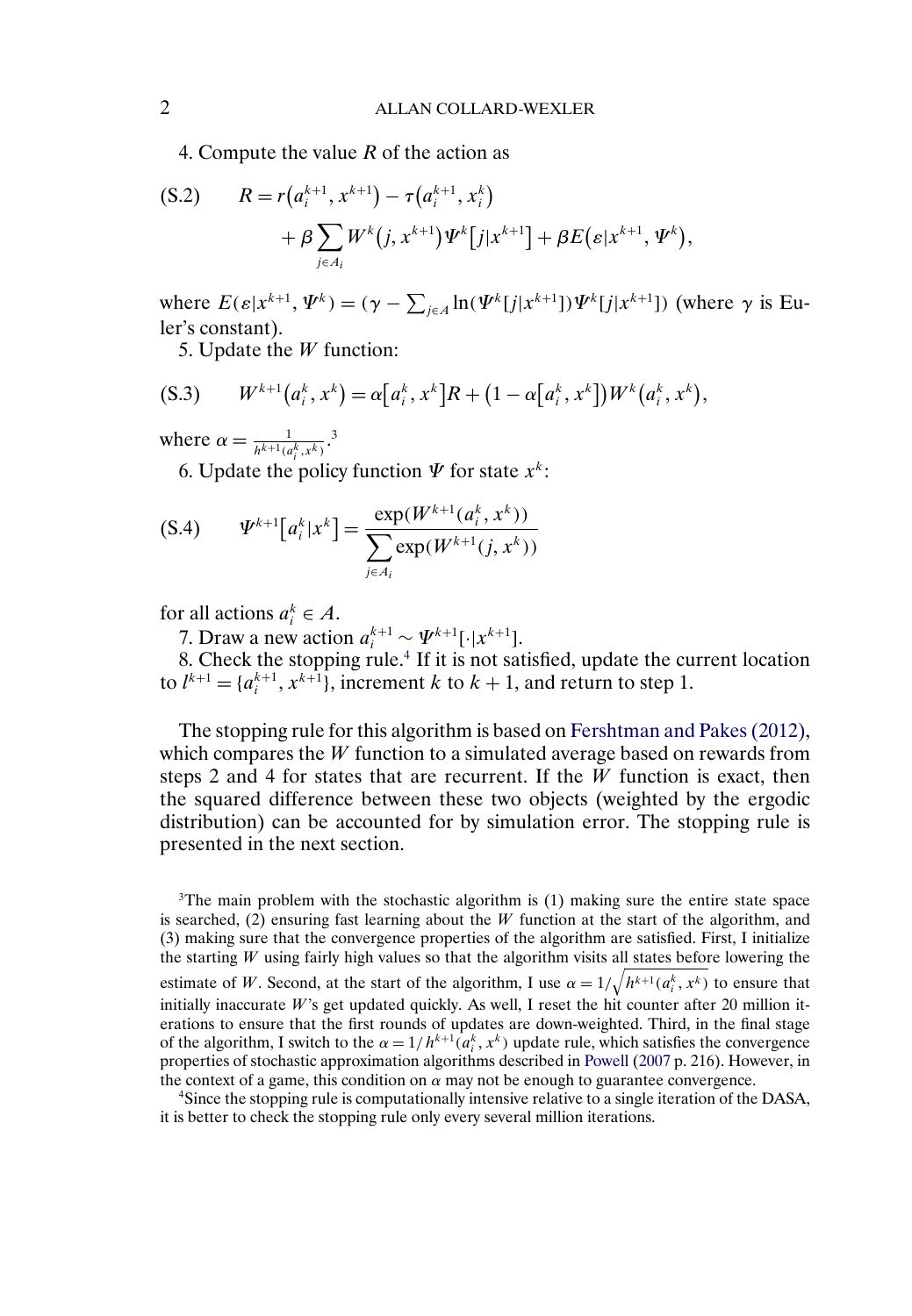The initial values of  $W$  in the stochastic algorithm are important, since if I initialize  $W(a, x)$  with a high value, the algorithm might get trapped at this state. To find initial values of  $W$ , I use value iteration, in which I simulate the expectation via Monte Carlo.

### A.1. *Discrete Action Stochastic Algorithm: Termination Criteria*

The stopping rule is based on the fact that if I have the "correct"  $W$  function, then it satisfies the Bellman equation. However, it is computationally expensive to calculate the W function exactly; instead, we can approximate the value function using forward simulation. Consider the locations  $R \subset A_i \times X$  defined as the state-action pairs visited in the last 1 million iterations (keep a hit counter that tracks the last 1 million iterations denoted  $rh(l)$ ).

ALGORITHM—Fershtman–Pakes Stopping Rule (FPStop): For all locations  $l = \{a_i, x\} \in A_i \times X$  which have been visited in the last 1 million iterations:

1. Compute an approximation to the  $W$  function using a one step forward simulation (denoted  $\tilde{W}$ ). For  $q = 1, ..., Q$  (I use  $Q = 10,000$ ):

(a) Draw a state tomorrow  $x^{q}$  given location  $l = \{a_i, x\}.$ 

(b) Get rewards:

$$
(S.5) \t Rq = r(aq|xq, \theta) + r(aqi|xi, \theta) + \beta \sum_{j \in A} W(j, xq) \Psi[j|xq]+ \beta \left( \gamma - \sum_{j \in A} \ln(\Psi[j|xq]) \Psi[j|xq] \right).
$$

(c) Compute the approximation to the  $W$  function:

$$
(S.6) \qquad \tilde{W}(l) = \frac{1}{Q} \sum_{q=1}^{Q} R^q.
$$

2. Compute the difference in value functions weighted by the recent hit counter  $r\bar{h}$ :

$$
(S.7) \t\tau = \frac{1}{\sum_{l} r h(l)} \sum_{l} r h(l) * (\tilde{W}(l) - W(l))^{2}.
$$

If the test statistic  $\tau$  is small enough, then we can argue that we have a good approximation. In practice, I use the recent hit counter weighted  $R^2$  between  $\tilde{W}(l)$  and  $W(l)$  being greater than 0.999. This usually happens after as little as 50 million iterations, and it is usually more efficient to run the DASA for 150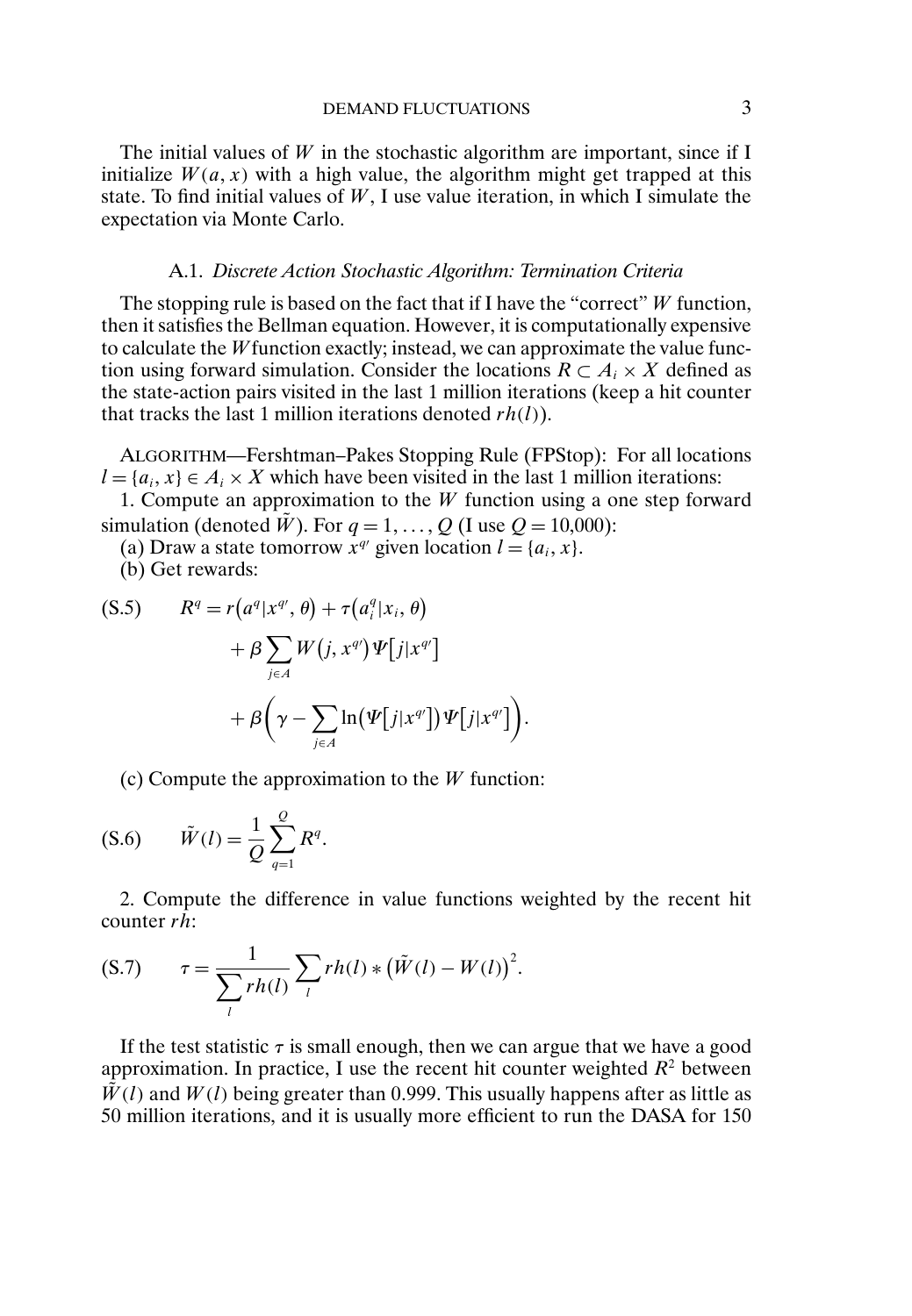million iterations (i.e., 15 minutes), which leads to a  $W$  function that satisfies the FPStop criteria. Furthermore, in this application, there are only about 3000 state-action pairs (where the action is not 0) that are visited in the last 1 million iterations. Thus, the ergodic class  $R$  is quite small compared to the size of the entire state space.

# APPENDIX B: MODIFIED DASA TO COMPUTE THE GAMMA FUNCTION

I use a modified DASA to compute the  $\Gamma$  function. The two differences are that (i) I shut down the policy function update in the DASA, and (ii) I compute the net present value of the components of rewards rather than the rewards themselves (which would require me to have information on the parameters  $\theta$ ).<sup>5</sup>

ALGORITHM—Γ -Compute Discrete Action Stochastic Algorithm (GC-DASA): An iteration  $k$  of the GC-DASA is given by the following steps:

1. Start in a location  $l^k = \{a_i^k, x^k\}$  with values for  $\Gamma^k$  and  $h^k$  in memory.

2. Draw an action profile  $a^k | a_i^k \sim 1$  $(a_i = a_i^k) \prod_{-i} \hat{P}[a_{-i}^k | x^k]$  and a state in the next period  $x^{k+1}$  given action profile  $a^k$ :

$$
(S.9) \t x^{k+1} |a^k \sim \hat{D}[M^{k+1}|M^k] \prod_i \iota(x_i^{k+1} |a_i^k, x_i^k),
$$

where  $\iota(x_i^{k+1} | a_i^k, x_i^k)$  is the *updating* function, which updates the firm's state based on a firm's action and the firm's largest size in the past.

3. Increment the hit counter (how often you have visited the state-action pair):  $h^{k+1}(a_i^k, x^k) = h^k(a_i^k, x^k) + 1.$ 

4. Compute the *i*th component of payoffs  $R<sup>i</sup>$  of the action  $a_i^k$  as

$$
\begin{aligned} \text{(S.10)} \qquad R^i &= r^i \big( a_i^k \, , \, x^{k+1} \big) \\ &+ \beta \sum_{j \in A} \Gamma^{k,i} \big( j \, , \, x^{k+1} \big) \hat{P} \big[ j | x^{k+1} \big]. \end{aligned}
$$

5. Update the  $\Gamma$ -function:

$$
(S.11) \t\Gamma^{k+1,i}(a_i^k, x^k) = \alpha R^i + (1 - \alpha) \Gamma^{k,i}(a_i^k, x^k),
$$

<sup>5</sup>I could have computed the  $\Gamma^{p\mu}$  using forward simulation, that is,

$$
(S.8) \t\t\t \t\t\t \t\t\t T^{p^{\mu}}(a_i,s) \approx \frac{1}{K} \sum_{k=1}^{K} \sum_{t=0}^{\infty} \beta^t \vec{\rho}(a_{itk},x_{tk}),
$$

where the sequence of states  $x^{tk}$  can be simulated using demand transition process  $\hat{D}$  and the choice probabilities for firms  $\hat{P}$ . However, there are about 350,000 states and 4 actions; thus, I would need to do this forward simulation 14 million times the number of simulation draws K.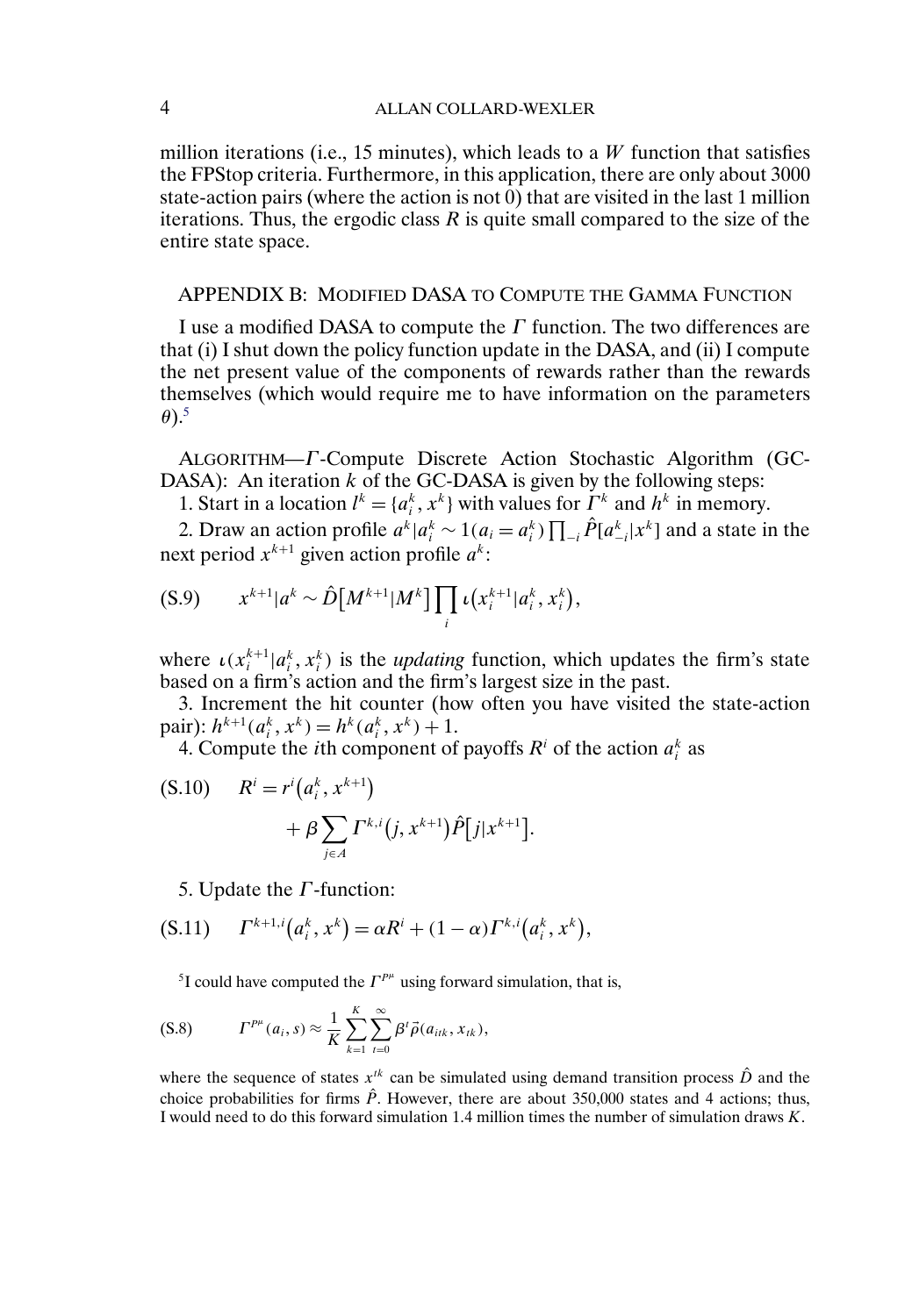<span id="page-4-0"></span>where  $\alpha = \frac{1}{h^{k+1}(a_i^k, x^k)}$ .

6. Update current location to  $l^{k+1} = \{a_i^k, x^{k+1}\}.$ 

The stopping rule is that of [Fershtman and Pakes \(2012\).](#page-15-0)

# APPENDIX C: MARKET FIXED EFFECTS

# C.1. *Conditional Choice Probability Estimation*

In the main model, I use a market categories model which is meant to mimic the inclusion of market-fixed effects. These market-fixed effects are critical to the estimation of the model since persistent market-level differences in profitability lead to upward bias on the effect of competition. This bias, especially when it induces positive effects of competition, leads to very aberrant industry dynamics, such as having a market flip between 0 and 10 plants due to a positive externality due to competition. The goal of this section is to motivate the use of market-category effects based on the average number of firms in a market over time, and explain why other plausible corrections for market-fixed effects using average construction employment or the number of plants in a pre-period, do not give the right answer.

I consider the following different specifications of the market-category effects:

(a) *No Market Effects*.

(b) *Average Number of Firms in Market (rounded to nearest integer)*. In the main estimates of the model, I use the average number of firms in the market rounded to the nearest integer. However, this approach suffers from an endogeneity problem. To put it most clearly, consider the following dynamic, two firm model of the type

 $(a_i = \alpha a_{-it} + \beta a_{it-1} + \varepsilon_{it}).$ 

If I include  $a_{it+1}$  in the above regression, then I am including an endogenous regressor since  $a_{it+1}$  is a function of  $a_{it}$  which, in turn, depends on  $\varepsilon_{it}$ , and more broadly, on the entire history of  $\varepsilon_{i\tilde{i}}$  for  $\tilde{t} < t$ .

(c) *Average Number of Firms in Market in Years Before This One (rounded to nearest integer*). However, if I include lagged  $a_{it-2}$ , then this is not an endogenous regressor, since there is no dependence on  $a_{it-2}$  except through  $a_{it-1}$ , which is already included in the regression. The only issue with using the average number of firms in the market in previous years is that a market can switch categories over time, which makes for a more difficult state space to deal with, which is the reason that I do not use these market-category controls in the main part of the paper.

(d) *Average Number of Firms in the 1976–1983 Period, With Data on the Post-1983 Period*. Notice that, for this model, I am using the early period to condition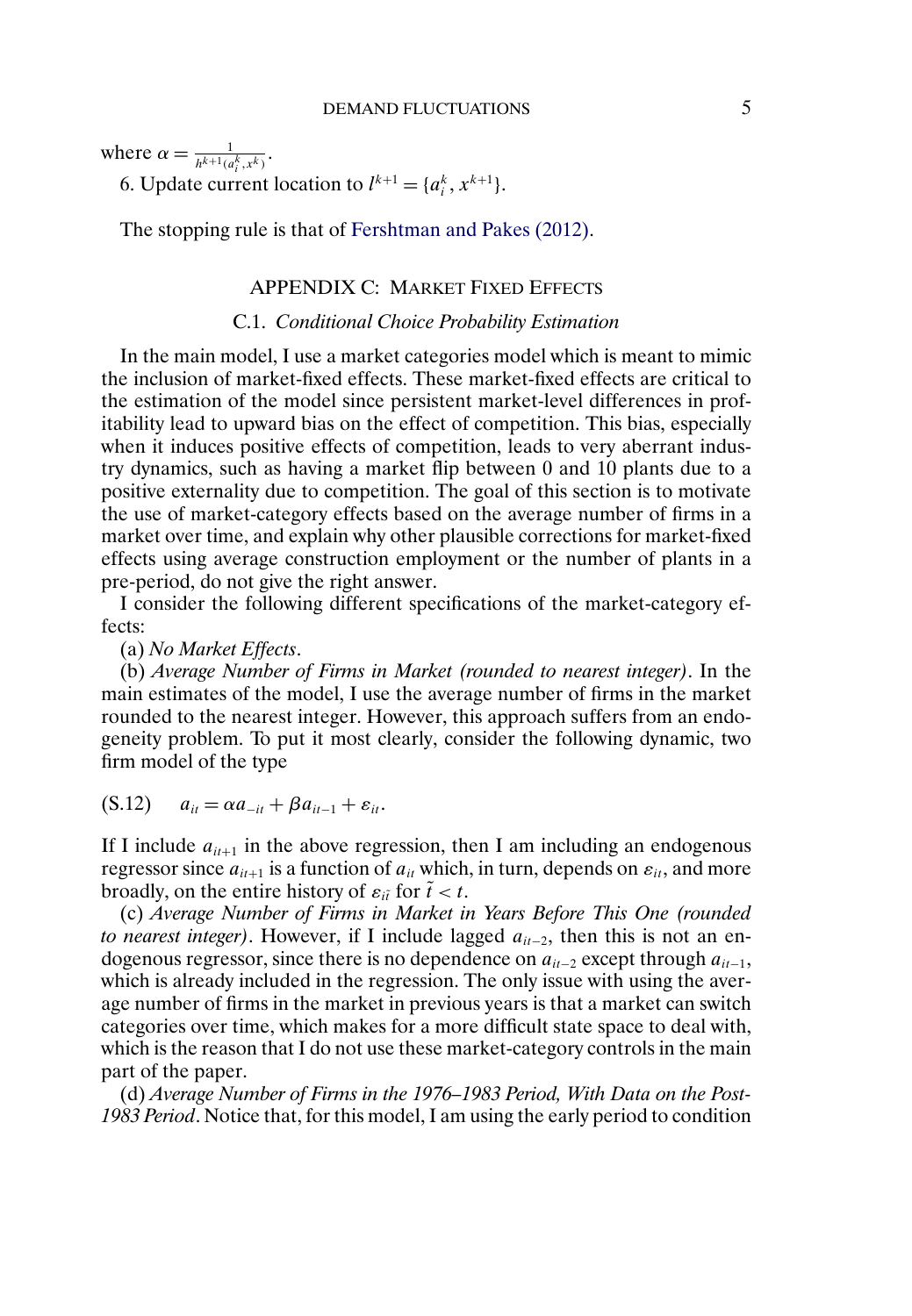the number of firms in the market. This is a version of model (c), but the preperiod on which I condition does not change within a market.

(e) *Average Construction Employment*. Here I classify markets by the average level of construction employment from 1976 to 1999. This is an exogenous classification scheme since it does not depend on what ready-mix concrete firms are doing.

# (f) *Market-Fixed Effects (Conditional Logit)*.

Table [S.I](#page-6-0) presents estimates from the binary logit model of entry and exit for specifications (a)–(f). I have chosen the binary logit model since it allows me to use the conditional logit with market-fixed effects.<sup>6</sup> Column (a) shows estimates without market-category controls (henceforth referred to as no market effects), column (f) shows estimates with market-fixed effects (henceforth referred to as market-fixed effects), while columns (b)–(e) show different market-category controls. Columns (b) and (c), that is, with market controls based on the average number of plants and the average number of plants in the periods before this one, are similar to the market-fixed effect estimates in column (f). Likewise, columns (d) and (e) show estimates that are more similar to the no market effects estimates in column (a).

The effects of past plant size on activity are fairly similar in all of these estimates, with smaller effects of plant size in the market-fixed effect specifications  $(f)$ ,  $(b)$ , and  $(c)$  than in the no market effect specifications  $(a)$ ,  $(d)$ , and (e). Unobserved heterogeneity between markets is loaded onto variable indicating state dependence, such as past plant size. The effect of log construction employment is higher at  $0.133$  to  $0.099$  in the no market effect models (a), (d), and (e) than in the market-fixed effect estimates, which have estimates from 0.033 to −0.034. These higher effects of demand are due to the fact that firms are far more likely to react to cross-sectional differences in demand (which are more likely to be persistent) than to year-to-year changes in demand. Likewise, the effect of the second competitor (which will be representative of the effect of competition more broadly) varies from  $-0.074$  to 0.003 in the no market effect columns (a), (d), and (e), but ranges from  $-0.635$  to  $-0.529$  in the market-fixed effect columns (f), (b), and (c). This is indicative of the fact that unobserved differences in the profitability of a market will be correlated with the number of plants in the market.

There are two main conclusions from the table that are relevant for my choice of market categories. First, the market categories based on either the average number of firms (b) or the average number of firms in all periods before today (c) do a good job in mimicking true market-fixed effects. However,

<sup>6</sup>Technically, I can also use a multinomial conditional logit, but the number of categories I need to condition on becomes fairly large. As well, I am not presenting marginal effects here, since the conditional logit does not estimate the market-fixed effects.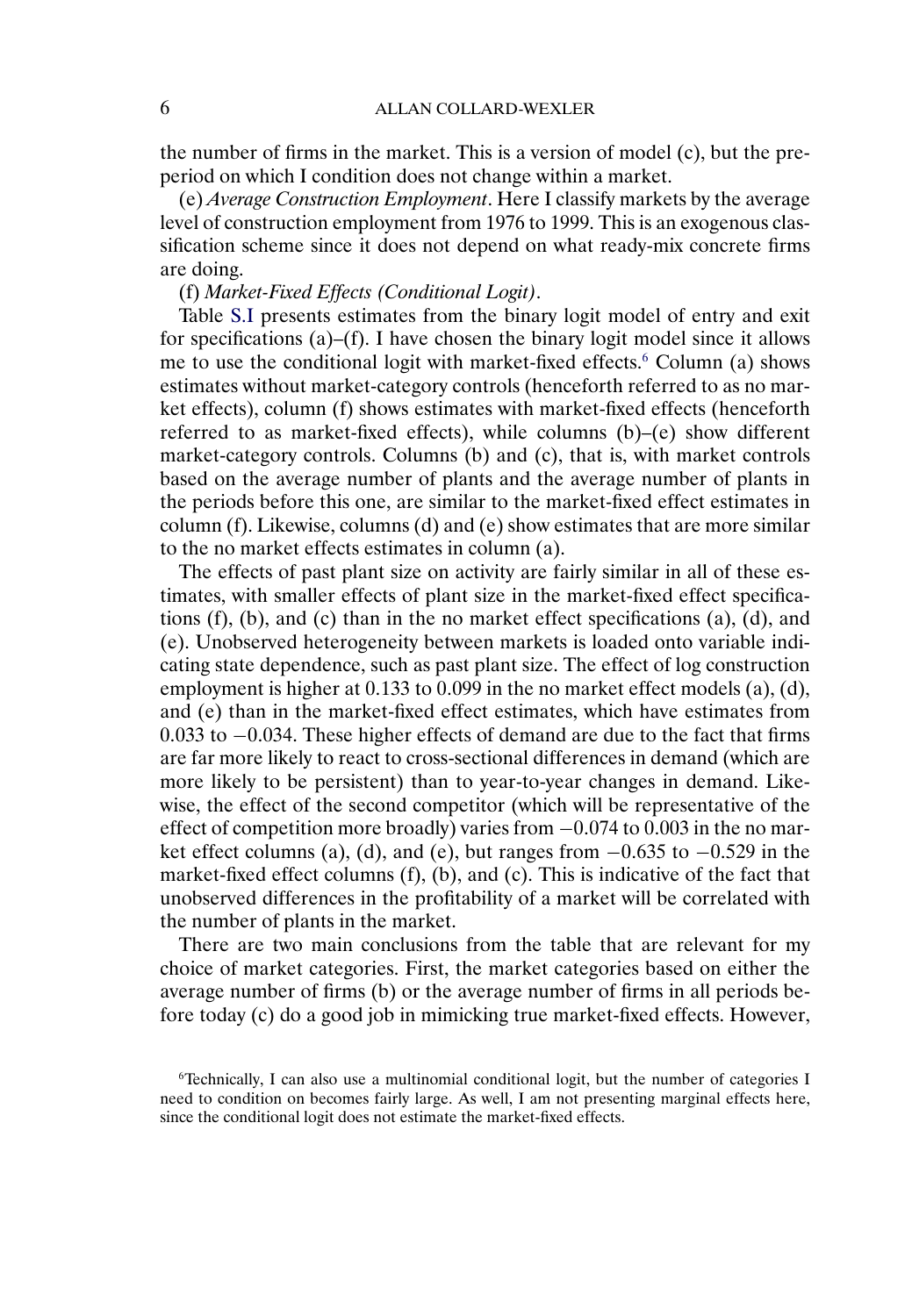# DEMAND FLUCTUATIONS 7

<span id="page-6-0"></span>MARKET EFFECTS IN THE BINOMIAL LOGIT REGRESSION OF ENTRY AND EXITa

| Dependent Variable: Activity             | (a)        | (b)                  | (c)                                             | (d)        | (e)        | (f) Conditional<br>Logit |
|------------------------------------------|------------|----------------------|-------------------------------------------------|------------|------------|--------------------------|
|                                          |            |                      |                                                 |            |            |                          |
| Log County Construction                  | $0.133***$ |                      | $-0.034***$ $-0.034***$                         | $0.129***$ | $0.099***$ | 0.033                    |
| Employment                               | (0.011)    | (0.011)              | (0.010)                                         | (0.015)    | (0.019)    | (0.023)                  |
| <b>First Competitor</b>                  |            |                      | $-1.403***-1.805***-1.748***-1.306***-1.421***$ |            |            | $-2.002***$              |
|                                          | (0.052)    | (0.051)              | (0.048)                                         | (0.066)    | (0.052)    | (0.043)                  |
| Second Competitor                        | 0.003      |                      | $-0.529***-0.553***$                            | $-0.074$   | $-0.008$   | $-0.635***$              |
|                                          | (0.036)    | (0.037)              | (0.036)                                         | (0.047)    | (0.037)    | (0.030)                  |
| Third Competitor                         | 0.026      | $-0.359***-0.384***$ |                                                 | $-0.071$   | 0.027      | $-0.394***$              |
|                                          | (0.044)    | (0.044)              | (0.043)                                         | (0.058)    | (0.044)    | (0.036)                  |
| Log Competitors Above 4                  | 0.022      |                      | $-0.118***-0.170***$                            | $-0.001$   | 0.035      | $-0.187***$              |
|                                          | (0.029)    | (0.028)              | (0.028)                                         | (0.040)    | (0.029)    | (0.025)                  |
| Small                                    | 5.889***   | $5.703***$           | $5.720***$                                      | $5.977***$ | 5.887***   | $5.585***$               |
|                                          | (0.037)    | (0.035)              | (0.035)                                         | (0.047)    | (0.037)    | (0.025)                  |
| Small, Medium in Past                    | $5.665***$ | 5.388***             | 5.393***                                        | 5.707***   | $5.657***$ | 5.220***                 |
|                                          | (0.048)    | (0.045)              | (0.045)                                         | (0.057)    | (0.048)    | (0.033)                  |
| Small, Large in Past                     | $4.866***$ | $4.636***$           | $4.643***$                                      | 4.944***   | 4.865***   | $4.450***$               |
|                                          | (0.065)    | (0.063)              | (0.062)                                         | (0.075)    | (0.065)    | (0.041)                  |
| Medium                                   | $7.503***$ | $7.292***$           | $7.315***$                                      | 7.696***   | 7.495***   | $7.234***$               |
|                                          | (0.057)    | (0.055)              | (0.055)                                         | (0.075)    | (0.057)    | (0.050)                  |
| Medium, Large in Past                    | $7.511***$ | $7.237***$           | $7.251***$                                      | 7.585***   | $7.503***$ | $7.122***$               |
|                                          | (0.080)    | (0.079)              | (0.079)                                         | (0.094)    | (0.081)    | (0.074)                  |
| Large                                    | $7.671***$ | $7.446***$           | $7.450***$                                      | $7.724***$ | $7.676***$ | $7.436***$               |
|                                          | (0.056)    | (0.054)              | (0.054)                                         | (0.068)    | (0.056)    | (0.050)                  |
| <b>Market Classification</b><br>Variable |            |                      |                                                 |            |            |                          |
| Average Number of Plants                 |            | X                    |                                                 |            |            |                          |
| <b>Lagged Average Plants</b>             |            |                      | X                                               |            |            |                          |
| Before 1983 Average Plants               |            |                      |                                                 | X          |            |                          |
| <b>Construction Employment</b>           |            |                      |                                                 |            | X          |                          |
| Category 2                               |            | $1.053***$           | $1.118***$                                      | $0.225***$ | $0.132**$  |                          |
|                                          |            | (0.036)              | (0.032)                                         | (0.062)    | (0.049)    |                          |
| Category 3                               |            | $1.668***$           | $1.836***$                                      | $0.348***$ | $0.199**$  |                          |
|                                          |            | (0.050)              | (0.047)                                         | (0.058)    | (0.061)    |                          |
| Category 4                               |            | $2.293***$           | $2.424***$                                      | $0.482***$ | $0.169*$   |                          |
|                                          |            | (0.063)              | (0.062)                                         | (0.061)    | (0.082)    |                          |
| Constant                                 |            |                      | $-3.805***-2.985***-2.970***-4.089***-3.715***$ |            |            |                          |
|                                          | (0.065)    | (0.066)              | (0.062)                                         | (0.089)    | (0.090)    |                          |
| Observations                             | 409,850    | 409,850              | 409,850                                         | 260,170    | 409,850    | 409,850                  |
| Markets                                  | 2029       | 2029                 | 2029                                            | 2029       | 2029       | 2029                     |
| Log-Likelihood                           | $-45,695$  | $-44,483$            | $-44,304$                                       | $-27,334$  | $-45,682$  | $-39,670$                |
| $\chi^2$                                 | 44,067     | 47,153               | 46,207                                          | 29,860     | 44,985     | 284,475                  |

aStandard errors are clustered by market. <sup>∗</sup>, ∗∗, ∗∗∗ indicate statistical significance at the 5%, 1%, and 0.1% levels, respectively.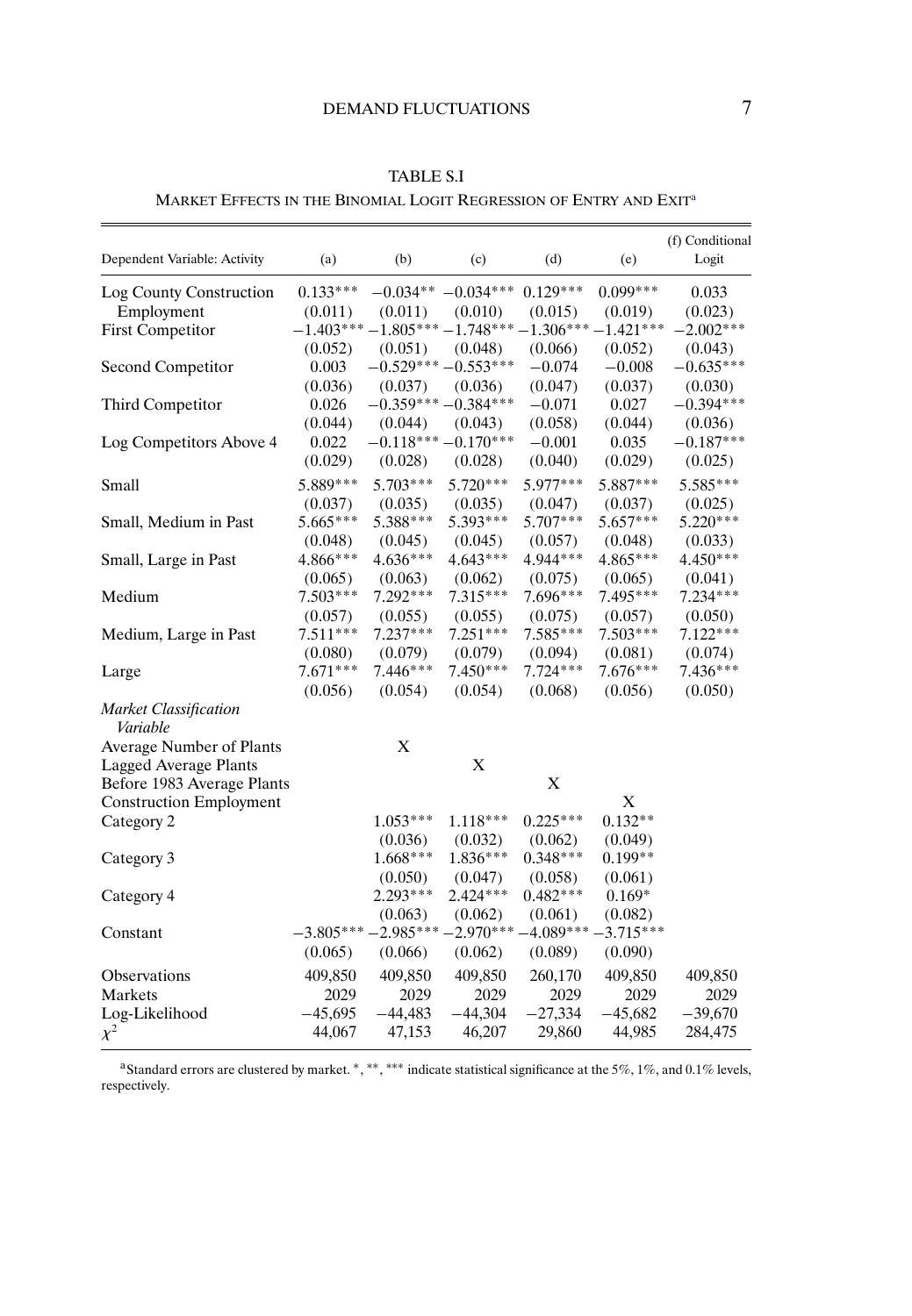using categories based on the number of firms before 1983 (d), or using information about the average level of construction demand (e), does not replicate market-fixed effect estimates, and, in fact, mimics not having any market controls whatsoever. Second, while it is true that using the average number of firms over time conditions on an endogenous variable, I can equally easily use the lagged number of firms that does not condition on an endogenous variable and obtain virtually identical results. Thus, the issue of endogeneity is of limited practical importance in the use of the average number of firms over time as a grouping.

# C.2. *Alternative Market Categories From Market-Fixed Effects*

In this section, I present an alternative procedure for constructing market categories based on values of the market-fixed effect. Consider the binary logit model:

$$
y_{imt}=1(\alpha X_{imt}+\xi_m>\varepsilon_{imt}).
$$

I can construct market categories based on estimates of the market fixed effect variable  $\varepsilon_{imt}$ , using the following procedure:

Step 1: Run a conditional logit (with market-fixed effects) on the number of active plants to recover parameters  $\hat{\alpha}$ , that is, everything except the marketfixed effect  $\xi^m$ . Note that we can get  $\alpha$  without the problem of incidental parameters using a conditional logit.

Step 2: Create the variable  $\overline{Z}^{\hat{\alpha}} = \hat{\alpha} X$ , the part of the covariates that is not the market-fixed effect.

Step 3: Run the logit on the model

$$
y_{imt}=1(Z_{imt}^{\alpha}+\xi_m>\varepsilon_{imt}),
$$

which can be done separately for each market in the data. Note that this means that I am estimating market-fixed effects  $\hat{\xi}^m$  (for which I need the number of time periods to be large).

Step 4: Use estimated  $\hat{\xi}^m$  to form groups of markets.

The estimated  $\hat{\xi}^m$  has the distribution in Table S.II.

TABLE S.II DISTRIBUTION OF MARKET-FIXED EFFECT  $\hat{\xi}^m$ Percentile 10 25 50 75 90  $\hat{\xi}^m$  -3.7 -3.0 -2.1 -1.4 -0.7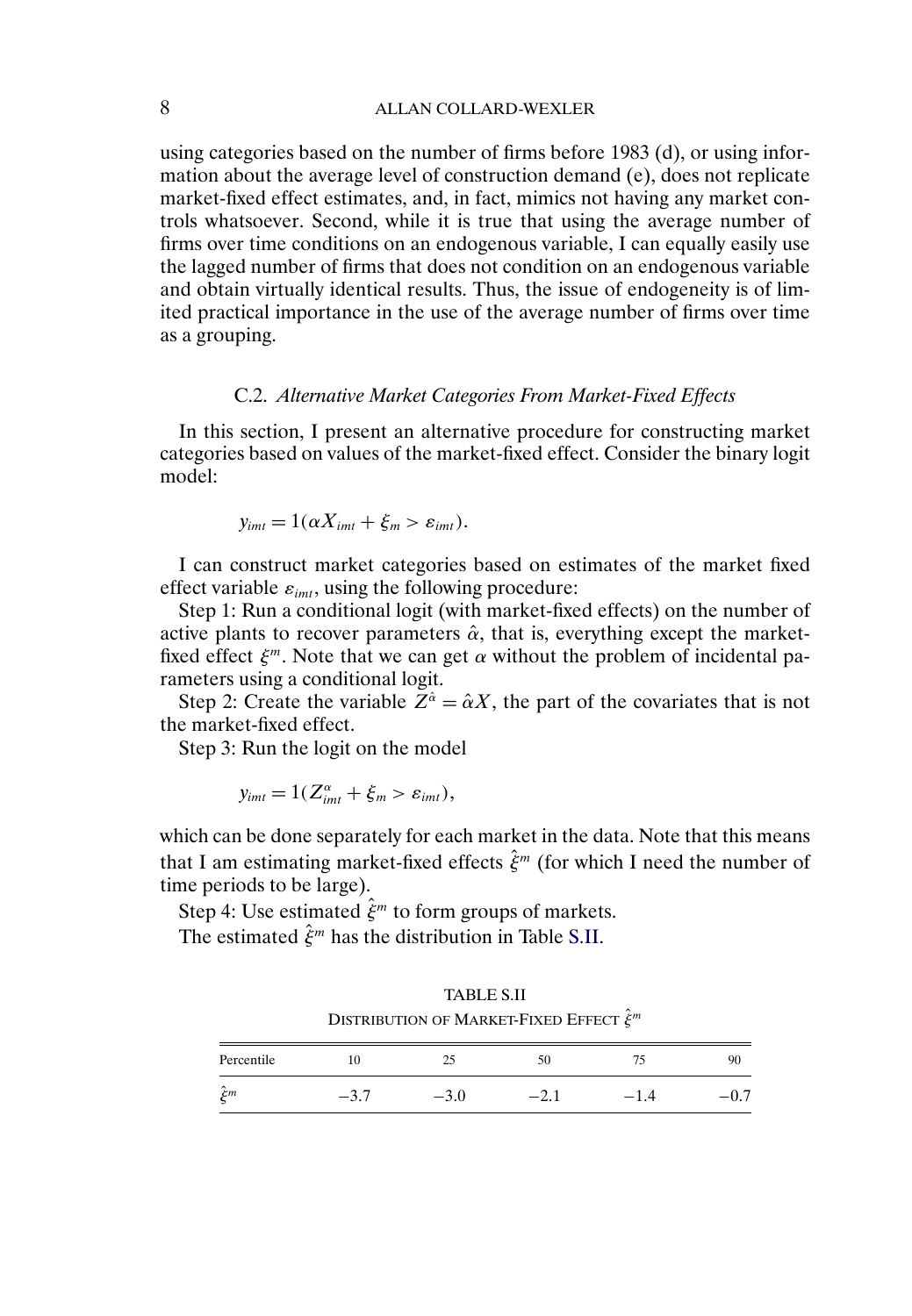#### TABLE S.III

| Dependent Variable: Activity                                 | I         | II ( $FE^{\dagger}$ ) | III $(\mu)$ | IV        | V         | VI        | VII       |
|--------------------------------------------------------------|-----------|-----------------------|-------------|-----------|-----------|-----------|-----------|
| Log County Construction                                      | 0.13      | 0.03                  | $-0.03$     | 0.053     | 0.051     | 0.030     | 0.024     |
| Employment                                                   | (0.01)    | (0.02)                | (0.01)      | (0.01)    | (0.01)    | (0.01)    | (0.01)    |
| <b>First Competitor</b>                                      | $-1.40$   | $-2.02$               | $-1.81$     | $-2.14$   | $-2.25$   | $-2.26$   | $-2.27$   |
|                                                              | (0.05)    | (0.04)                | (0.05)      | (0.05)    | (0.05)    | (0.05)    | (0.05)    |
| Second Competitor                                            | 0.00      | $-0.64$               | $-0.53$     | $-0.56$   | $-0.61$   | $-0.61$   | $-0.62$   |
|                                                              | (0.04)    | (0.03)                | (0.04)      | (0.04)    | (0.04)    | (0.04)    | (0.04)    |
| Third Competitor                                             | 0.03      | $-0.40$               | $-0.36$     | $-0.26$   | $-0.33$   | $-0.34$   | $-0.34$   |
|                                                              | (0.04)    | (0.04)                | (0.04)      | (0.04)    | (0.04)    | (0.04)    | (0.04)    |
| Log Competitors Above 4                                      | 0.02      | $-0.19$               | $-0.12$     | 0.04      | 0.00      | $-0.13$   | $-0.14$   |
|                                                              | (0.03)    | (0.03)                | (0.03)      | (0.03)    | (0.03)    | (0.03)    | (0.03)    |
| Small                                                        | 5.89      | 5.59                  | 5.70        | 6.49      | 6.46      | 6.46      | 6.46      |
|                                                              | (0.04)    | (0.03)                | (0.04)      | (0.03)    | (0.03)    | (0.03)    | (0.03)    |
| Small, Medium in Past                                        | 5.67      | 5.22                  | 5.39        | 6.33      | 6.30      | 6.29      | 6.30      |
|                                                              | (0.05)    | (0.03)                | (0.05)      | (0.05)    | (0.05)    | (0.05)    | (0.05)    |
| Small, Large in Past                                         | 4.87      | 4.45                  | 4.64        | 5.92      | 5.87      | 5.87      | 5.87      |
|                                                              | (0.07)    | (0.04)                | (0.06)      | (0.07)    | (0.07)    | (0.07)    | (0.07)    |
| Medium                                                       | 7.50      | 7.23                  | 7.30        | 7.34      | 7.34      | 7.34      | 7.34      |
|                                                              | (0.06)    | (0.05)                | (0.06)      | (0.06)    | (0.06)    | (0.06)    | (0.06)    |
| Medium, Large in Past                                        | 7.51      | 7.12                  | 7.24        | 7.29      | 7.26      | 7.25      | 7.25      |
|                                                              | (0.08)    | (0.07)                | (0.08)      | (0.08)    | (0.08)    | (0.08)    | (0.08)    |
| Large                                                        | 7.67      | 7.44                  | 7.45        | 7.50      | 7.50      | 7.50      | 7.50      |
|                                                              | (0.06)    | (0.05)                | (0.05)      | (0.06)    | (0.06)    | (0.06)    | (0.06)    |
| <b>Market Classification</b><br><i>Variable</i> <sup>®</sup> |           |                       |             |           |           |           |           |
| 4 Fixed Effect Groups                                        |           |                       |             | X         |           |           |           |
| 10 Fixed Effect Groups                                       |           |                       |             |           | X         |           |           |
| 20 Fixed Effect Groups                                       |           |                       |             |           |           | X         |           |
| 40 Fixed Effect Groups                                       |           |                       |             |           |           |           | X         |
| <b>Observations</b>                                          | 409,850   | 409,850               | 409,850     | 405,143   | 405,143   | 405,143   | 405,143   |
| Markets                                                      | 2029      | 2029                  | 2029        | 2014      | 2014      | 2014      | 2014      |
| Log-Likelihood                                               | $-45,695$ | $-44,483$             | $-44,304$   | $-35,000$ | $-35,000$ | $-35,000$ | $-35,000$ |
| $\chi^2$                                                     | 44,067    | 47,153                | 46,207      | 55,000    | 55,000    | 61,000    | 81,000    |

BINARY LOGIT REGRESSIONS OF THE DECISION TO HAVE AN ACTIVE PLANT WITH MARKET-FIXED EFFECTS AND MARKET-CATEGORY EFFECTS

†Market fixed-effects implemented via a conditional logit.

Market classification variable constructed using the procedure described in the text.

Table S.III shows the binary logit results on activity, where columns IV, V, VI, and VII show fixed effects constructed by rounding  $\hat{\xi}^m$  into 4, 10, 20, and 40 categories (where each category contains the same number of markets). Notice that using these fixed effect categories yields similar results to Column I (fixed effects) and Column II (market categories). However, to match the market-category effects in Column III, in particular to get similar effects of log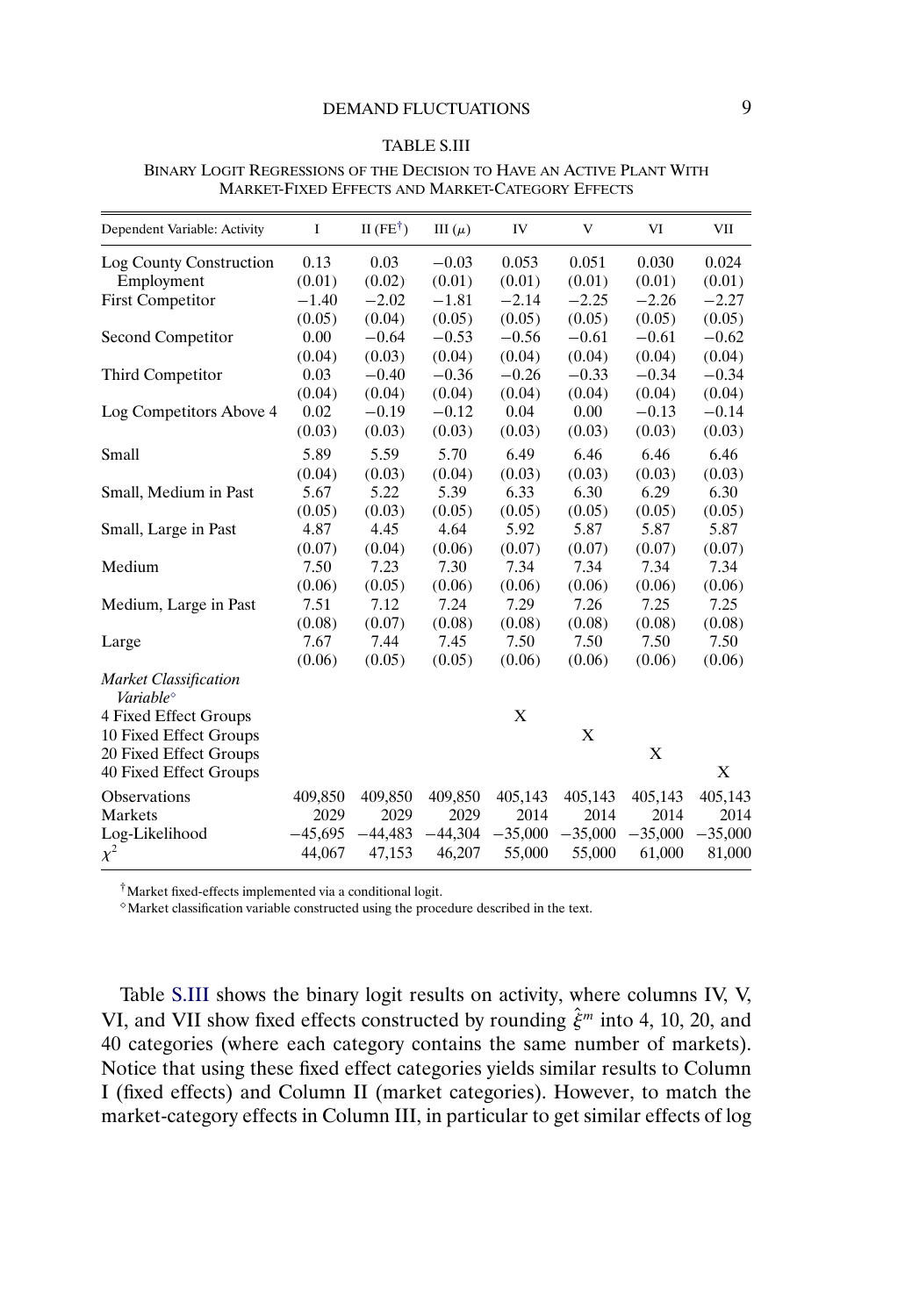competitors above 4, I need to have at least 10 market groups. In the estimates I will show you, I use 20 market categories of  $\hat{\mu}^m$ .

# APPENDIX D: IDENTIFICATION OF FIXED COSTS, SUNK COSTS, AND SCRAP VALUES

To show the intuition behind the identification of fixed costs, sunk costs, and scrap values, I will use a simplified model. Suppose that I have variable profits  $V(X)$  where X are time invariant profit shifters, fixed cost f, entry costs  $\psi$ , and exit costs  $\phi$ . Then the entry and exit rules in a stationary environment are:

• Enter iff:

$$
\sum_{t=0}^{\infty} \beta^{t} \big( V(X) - f \big) = \frac{V(X) - f}{1 - \beta} \ge \psi.
$$

• Exit iff:

$$
\sum_{t=0}^{\infty} \beta^{t} \big( V(X) - f \big) = \frac{V(X) - f}{1 - \beta} < \phi.
$$

In this case it is clear that f,  $\psi$ , and  $\phi$  are linearly independent. Adding future exit rates,  $\delta$  (which at this point are generated by shocks to the exit value  $\phi + \varepsilon$ that I do not want to put in this simple model), will adjust these equations to:

• Enter iff:

$$
\frac{V(X) - f}{1 - \beta(1 - \delta)} + \frac{\phi}{1 - \beta\delta} \ge \psi.
$$

• Exit iff:

$$
\frac{V(X)-f}{1-\beta(1-\delta)}+\frac{\phi}{1-\beta\delta}<\phi.
$$

Again, we have the same collinearity problem as before. However, if future exit rates are different in different markets (say, due to differences in future demand shocks, such as a market at the top demand level, versus one at the bottom demand level), then we have a  $\delta(X)$  that depends on the state X. This allows us to separately identify f and  $\phi$  in the exit equation given that we know  $V(X)$  and  $\delta(\overline{X})$ :

$$
\frac{V(X) - f}{1 - \beta(1 - \delta(X))} + \frac{\phi}{1 - \beta\delta(X)} < \phi.
$$

Now, given that we know  $\hat{f}$  and  $\hat{\phi}$ , the entry equation becomes

$$
\frac{V(X) - \hat{f}}{1 - \beta(1 - \delta(X))} + \frac{\hat{\phi}}{1 - \beta\delta(X)} \ge \psi.
$$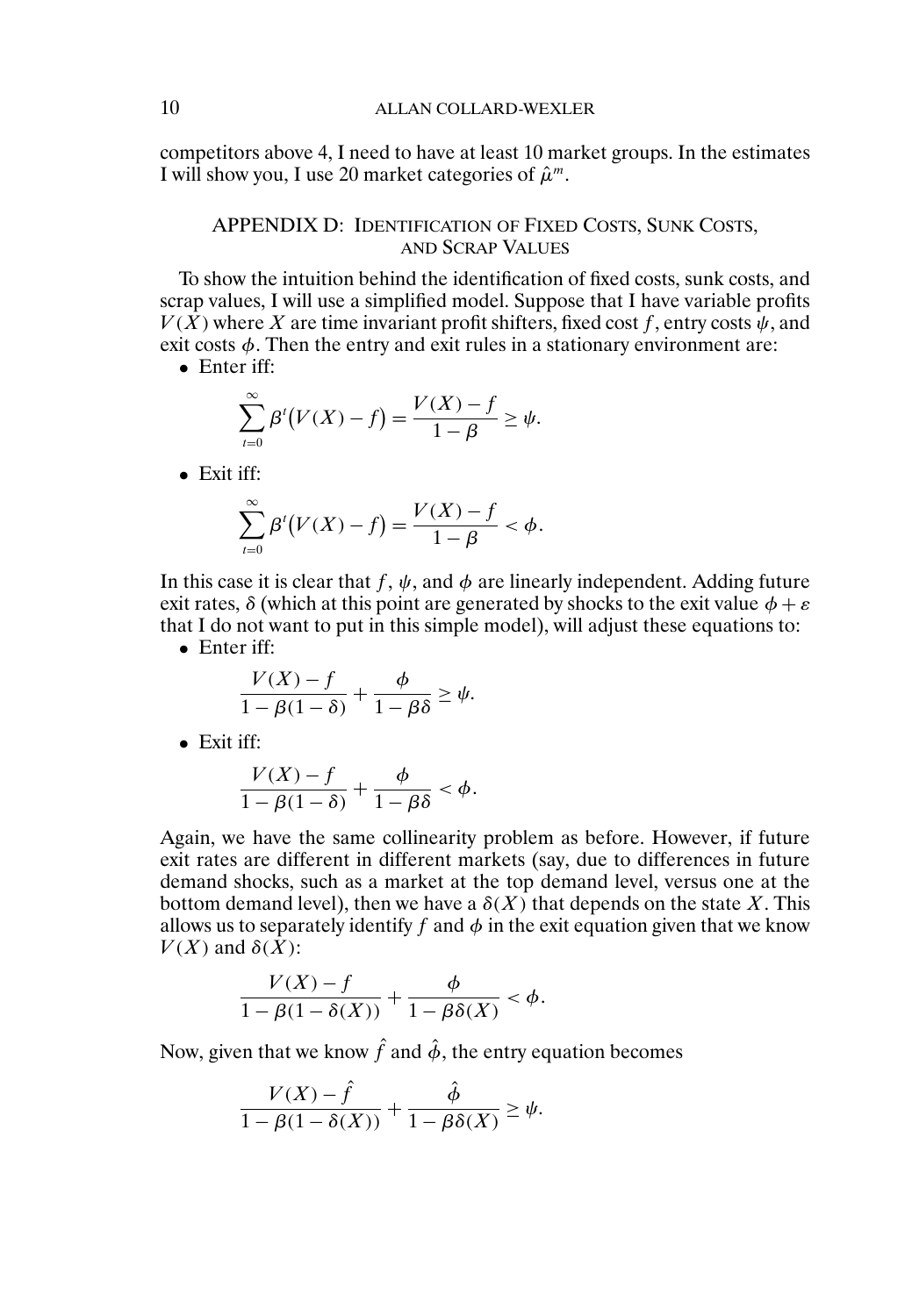<span id="page-10-0"></span>So, formally, I can separately identify f,  $\phi$ , and  $\psi$ . What makes this difficult is that I need enough variation in  $\delta(X)$  for this to work, and this variation is not very important either in Monte Carlo simulations or in the data.

### APPENDIX E: SIMULATED INDIRECT INFERENCE ESTIMATION

The simulated indirect inference estimator used in equation [\(S.19\)](#page-12-0) uses the choice probabilities  $\Psi(a|x, \Gamma, \theta)$  as an outcome vector, that is,  $\tilde{\mathbf{y}}_n =$  $\Psi(a|x, \Gamma, \theta)$ . Typically, one would sample outcomes  $y_n$  from the choice probabilities  $\Psi(a|x, \Gamma, \theta)$ . I can show that using the  $\tilde{\mathbf{y}}_n$  is equivalent to sampling actions as the number of actions tends to infinity.

Denote the outcome vectors  $y_n^s$  as

$$
\text{(S.13)} \quad \mathbf{y}_n^s = \begin{bmatrix} 1(a_n^s = \text{small}) \\ 1(a_n^s = \text{medium}) \\ 1(a_n^s = \text{big}) \end{bmatrix},
$$

where the action  $a_n^s \sim \Psi(\cdot | x, \Gamma, \theta)$  is drawn from the choice probabilities  $\Psi$ . The simulation draws are indexed from  $s = 1, \dots, S$ . The  $\beta^{S}(\theta)$  coefficient is estimated using outcome vectors  $\{y_n^s\}_{s=1,\dots,S}$ , The criterion function using S simulation draws of actions is thus

$$
(S.14) \qquad Q^S(\theta) = (\hat{\beta} - \tilde{\beta}(\theta))'\mathbf{W}(\hat{\beta} - \tilde{\beta}(\theta)).
$$

## E.1. *Consistency Proof*

In this section, I show conditions under which the procedure I use in this paper is a consistent estimator of  $\theta$ . Specifically, I show the conditions that need to be satisfied for Proposition 1 on p. S89 in [Gourieroux, Monfort, and](#page-15-0) [Renault \(1993\),](#page-15-0) dealing with the consistency of indirect inference estimators, to be satisfied.

Define the criterion function used to compute  $\beta(\theta)$  (for a given value of  $\theta$ ) as

( S.15) 
$$
\mathcal{S}^{N,K}(\beta, \theta) = \sum_{n=1}^{N} \sum_{k=1}^{K} [1(a_n^k = \text{small}) - Z_n \beta_s]^2 + [1(a_n^k = \text{medium}) - Z_n \beta_m]^2 + [1(a_n^k = \text{large}) - Z_n \beta_l]^2,
$$

where  $N$  denotes the number of observations and  $K$  denotes the number of simulation draws to draw actions  $a_n^k$  from the policy function  $\psi(a_n|x_n, \theta, \Gamma(\hat{P}^N,$  $\hat{D}^{N}$ )). Note that  $\mathcal{S}^{N,K}(\beta,\theta)$  is the criterion used in OLS estimation, just the sum of squared errors.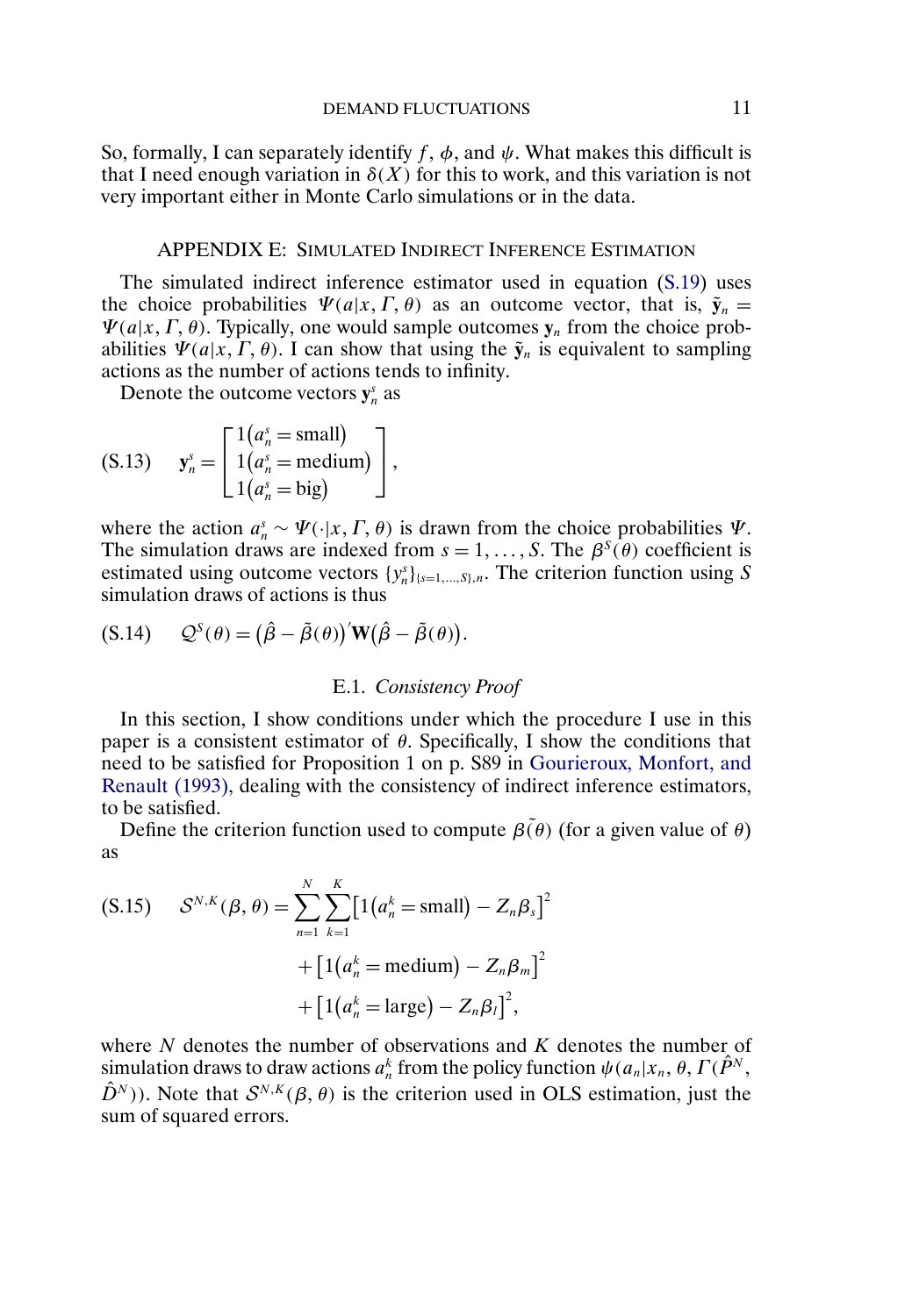The first step is to show that I can replace draws of  $a_n^k$  with the actual policy function  $\psi$ , or in other words,  $S^{N,\bar{K}}(\beta,\theta) \to$ <sup>a.s.</sup>  $S^{N,\infty}(\beta,\theta)$  uniformly as  $K \rightarrow \infty$ .

THEOREM 1: *As the number of simulation draws* K *tends to infinity*,  $\mathcal{S}^{N,K}(\beta,\theta) \rightarrow^{a.s.} \mathcal{S}^{N,\infty}(\beta,\theta)$  *uniformly*.

PROOF: I show the proof using only the choice to be small to lighten the notation, but the proof extends to as many actions as I want:

$$
\begin{aligned} \text{(S.16)} \quad & \mathcal{S}^{N,K}(\beta,\theta) = \sum_{n=1}^{N} \frac{1}{K} \sum_{k=1}^{K} \big[ 1\big(a_n^k = \text{small}\big) - Z_n \beta_s \big]^2 \\ & = \sum_{n=1}^{N} (Z_n \beta_s)^2 + \sum_{n=1}^{N} \sum_{k=1}^{K} \frac{1}{K} 1\big(a_n^k = \text{small}\big)^2 \\ &- 2 \sum_{n=1}^{N} Z_n \beta_s \sum_{k=1}^{K} \frac{1}{K} 1\big(a_n^k = \text{small}\big). \end{aligned}
$$

As  $K \to \infty$ ,  $\sum_{k=1}^{K} \frac{1}{K} 1(a_n^k = \text{small}) \to \psi(a_n = \text{small} | x_n, \theta, \Gamma(\hat{P}, \hat{D}))$ , since this is just an average, and  $\sum_{k=1}^{K} \frac{1}{K} 1(a_n^k = \text{small})^2 \to \psi(a_n = \text{small}|x_n, \theta, \Gamma(\hat{P}, \hat{D}))^2$ . Thus I can rewrite  $S^{N,\infty}(\beta, \theta)$  as

$$
\begin{aligned} \text{(S.17)} \quad \mathcal{S}^{N,\infty}(\beta,\theta) &= \sum_{n=1}^{N} (Z_n \beta_s)^2 + \sum_{n=1}^{N} \psi\big(a_n = \text{small} | x_n, \theta, \Gamma(\hat{P}, \hat{D})\big)^2 \\ &- 2 \sum_{n=1}^{N} Z_n \beta_s \psi\big(a_n = \text{small} | x_n, \theta, \Gamma(\hat{P}, \hat{D})\big) \\ &= \sum_{n=1}^{N} \big[\psi\big(a_n = \text{small} | x_n, \theta, \Gamma(\hat{P}, \hat{D})\big) - Z_n \beta_s\big]^2. \end{aligned}
$$

Second, I need to show that  $S^{N,\infty}(\beta, \theta) \to$ <sup>a.s.</sup>  $S^{0,\infty}(\beta, \theta)$  as  $N \to \infty$ . The first condition is that the linear probability estimator is consistent, which is just an outcome of the OLS estimator being a consistent estimator, which is a standard proof. However, I am not using the true  $\Gamma^0(P^0, D^0)$ , but an estimate of  $\Gamma(\hat{P}, \hat{D})$  due to sampling error in the conditional choice probabilities P and the demand transition process  $D$ , as well as approximation error in the computation of Γ. The CCP's  $\hat{P}^N \to P^0$ , which happens since I am using a consistent estimator of the CCP's, just a parametric multinomial logit, which is consistent using the usual proofs on the consistency of M-estimators. Likewise,  $\hat{D}^N \to D^0$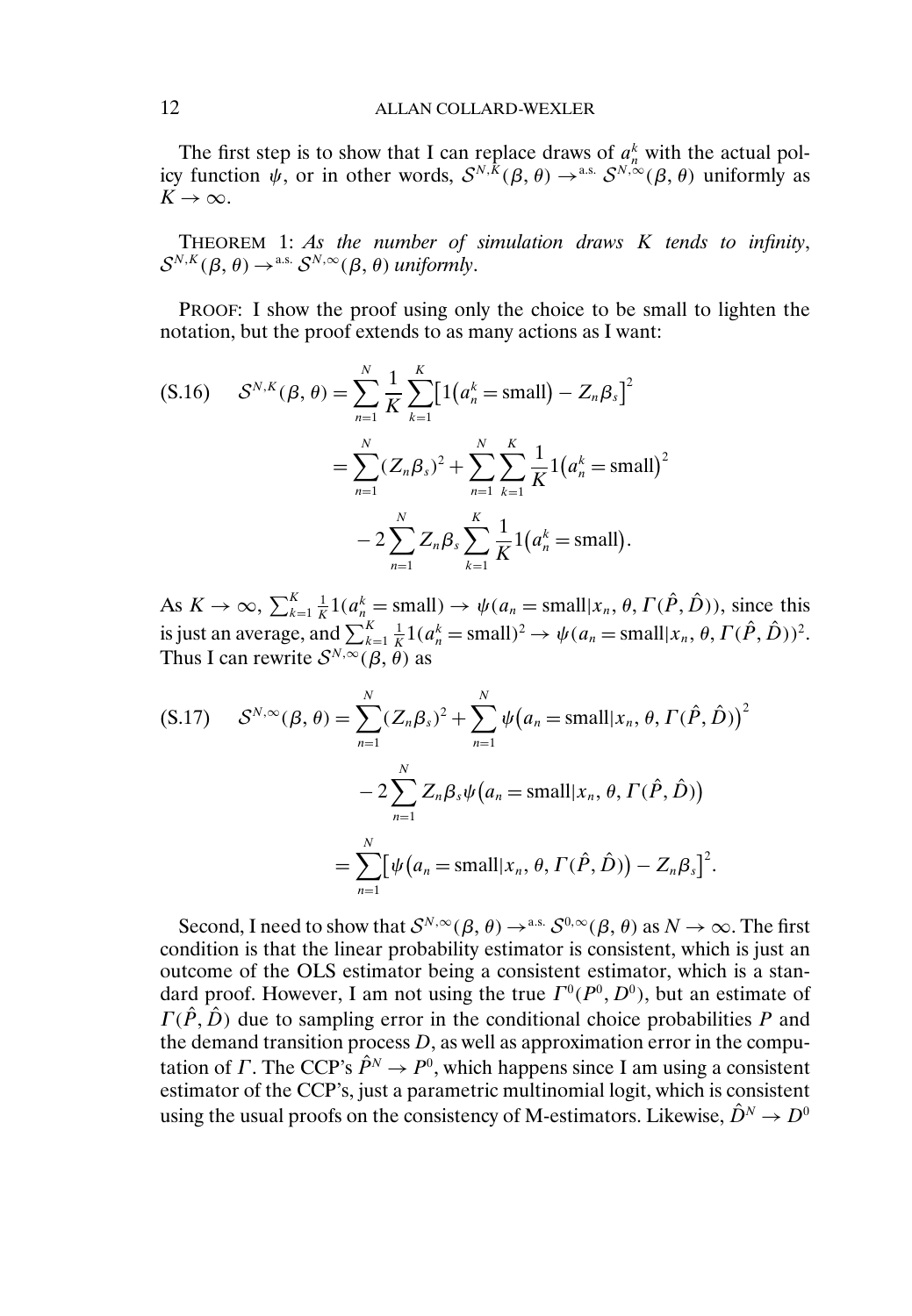<span id="page-12-0"></span>as  $N \to \infty$ , since I am using a consistent estimator of D, just a bin estimator where the number of bins is fixed as  $N \to \infty$ . Now, the next point is to show that  $\Gamma^L(P^0, D^0) \to \Gamma^0(P^0, D^0)$  as the number of iterations L in the DASA goes to infinity. It will be difficult to show convergence of the DASA, since to my knowledge there is no proof of the convergence of algorithms that compute the solutions to games (in contrast to single agent problems). However, the [Fershtman and Pakes \(2012\)](#page-15-0) convergence criterion can be used to check the convergence of the DASA, and I can send the tolerance of the Fershtman– Pakes criterion to 0 as  $N \to \infty$ .<sup>7</sup>

The convergence of  $\Gamma^L(P^0, D^0) \to \Gamma(P^0, D^0)$  implies the convergence of  $S^{N,K}(\beta, \theta) \to S^{\infty, \infty}(\beta, \theta)$  as  $K \to \infty$  and  $N \to \infty$ . This satisfies Assumption (A2) in indirect inference, where the notation (A2) referes to the numbering of assumptions in Gorieroux, Monfort, and Renault [\(1993\)](#page-15-0).

Assumption (A3) of indirect inference requires that

$$
(S.18) \qquad \tilde{\beta}(\theta) = \operatorname*{argmax}_{\beta} S^{\infty,\infty}(\beta,\theta)
$$

be a continuous function and have a unique value. Continuity is an outcome of the OLS structure of S, while uniqueness occurs if  $Z_n$  is full rank and the dimension of  $\beta$  is smaller than the dimension of  $Z_n$ .

The final condition, (A4), requires that  $\tilde{\beta}(\theta)$  be one to one and have full rank. I assume this condition, but notice that the dimension of  $\beta$  is larger than the dimension of  $\theta$ , and I have checked that  $\tilde{\beta}(\theta)$  is full rank in the estimation of the model.

Since conditions (A1), (A2), (A3), and (A4) are satisfied, then  $\hat{\theta}$ , defined as the minimizer of

$$
(S.19) \qquad \mathcal{Q}(\theta) = (\hat{\beta} - \tilde{\beta}(\theta))' W (\hat{\beta} - \tilde{\beta}(\theta)),
$$

will be a consistent estimator of  $\theta$  as  $N \to \infty$ . *Q.E.D.* 

<sup>7</sup>Notice that, since there is a full support shock  $\varepsilon$  to the payoffs of any actions,  $\Gamma$  is computed correctly on the entire state space S, since the set of recurrent points is the entire state space, that is,  $S = R$ . The DASA used to compute  $\Gamma$  is a version of the Q-learning algorithm, where consistency proofs are provided for the single agent (non-game version) in Propositions 5.5 and 5.6 on pp. 248–249 in [Bertsekas and Tsitsiklis \(1996\),](#page-15-0) which show conditions under which the DASA's (which is the game version of a Q-learning algorithm) computation of  $\Gamma$  converges with probability 1 to  $\Gamma^0$ . These conditions are (1) that policies are proper, that is, there is a positive probability that a firm will exit after  $t$  period, which is true in this context due to the full support of the shock distribution for each action, including the choice to exit; and (2) for improper policies, there is a negative infinite value of  $W$  for at least one state. Unfortunately, there is, to my knowledge, no proof that shows the convergence of the Q-learning algorithm in the context of a game.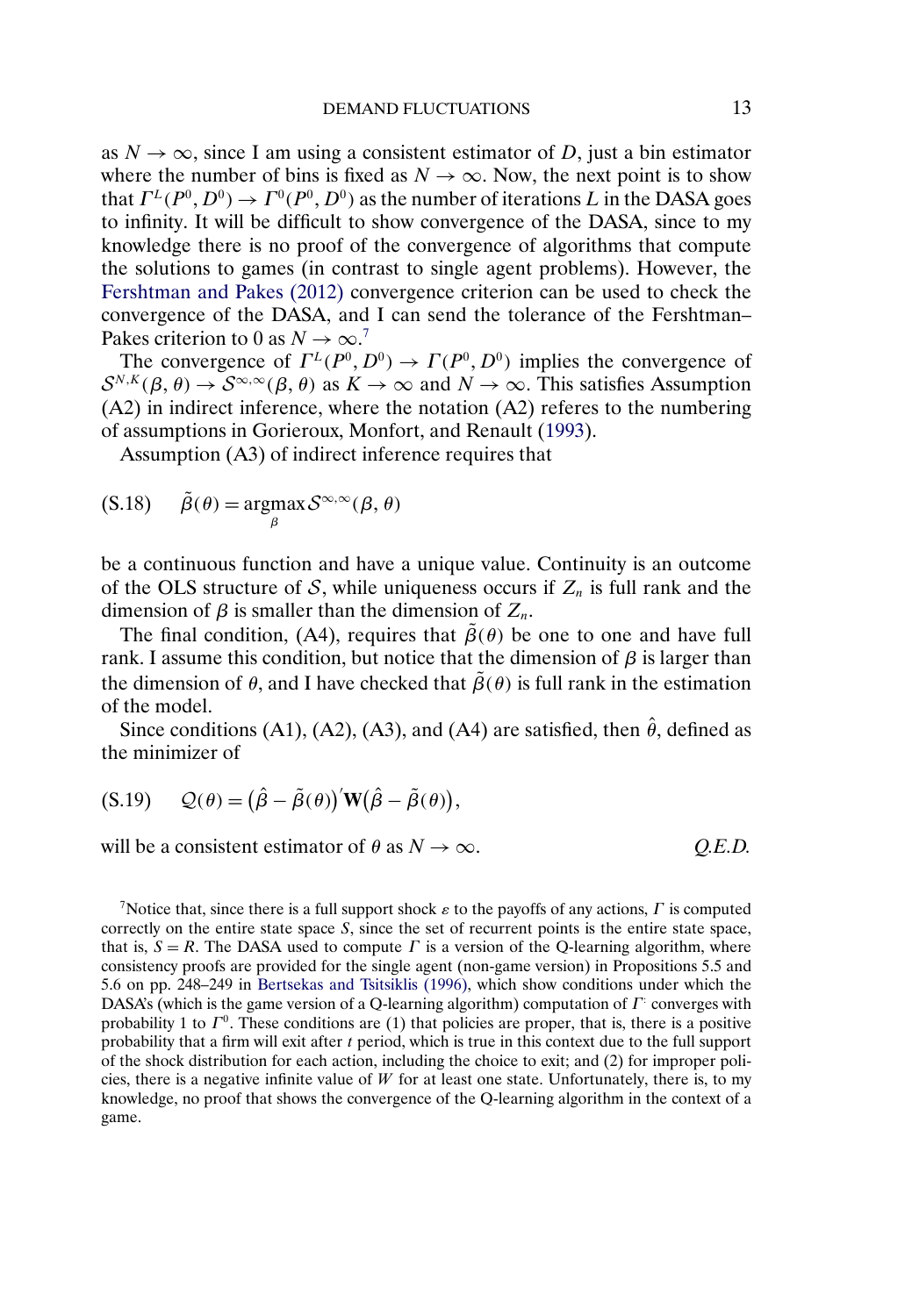# 14 ALLAN COLLARD-WEXLER

# APPENDIX F: SERIAL CORRELATION

The assumption that the unobserved state  $\varepsilon_{a_i}^t$  are i.i.d. logits implies the following assumption:

ASSUMPTION 1—Serial Independence: *Unobserved states are serially independent, that is,*  $Pr(\varepsilon_i^t | \varepsilon_i^k) = Pr(\varepsilon_i^t)$  *for*  $k \neq t$ *.* 

Serial independence of unobserved components of a firm's profitability is violated by any form of persistent productivity difference between firms, or long-term reputations of ready-mix concrete operators. Note that, in the context of a dynamic game, unobserved states are a first-order problem since the size of the firm-level state  $x_i^t$  is severely restricted by the difficulty of keeping track of the joint distribution of the states of all firms.

I simulate the age profile of exit using the exit and size changes in Table II, which captures what the age profile of exit would look like in the absence of selection on an unobserved state. With a serially correlated unobserved state, as plants age their exit rate falls due to the effect of selecting out plants with a bad unobserved state. Figure S.I shows the exit haz-



FIGURE S.I.—The data predict a slightly steeper decline of the exit hazard with age.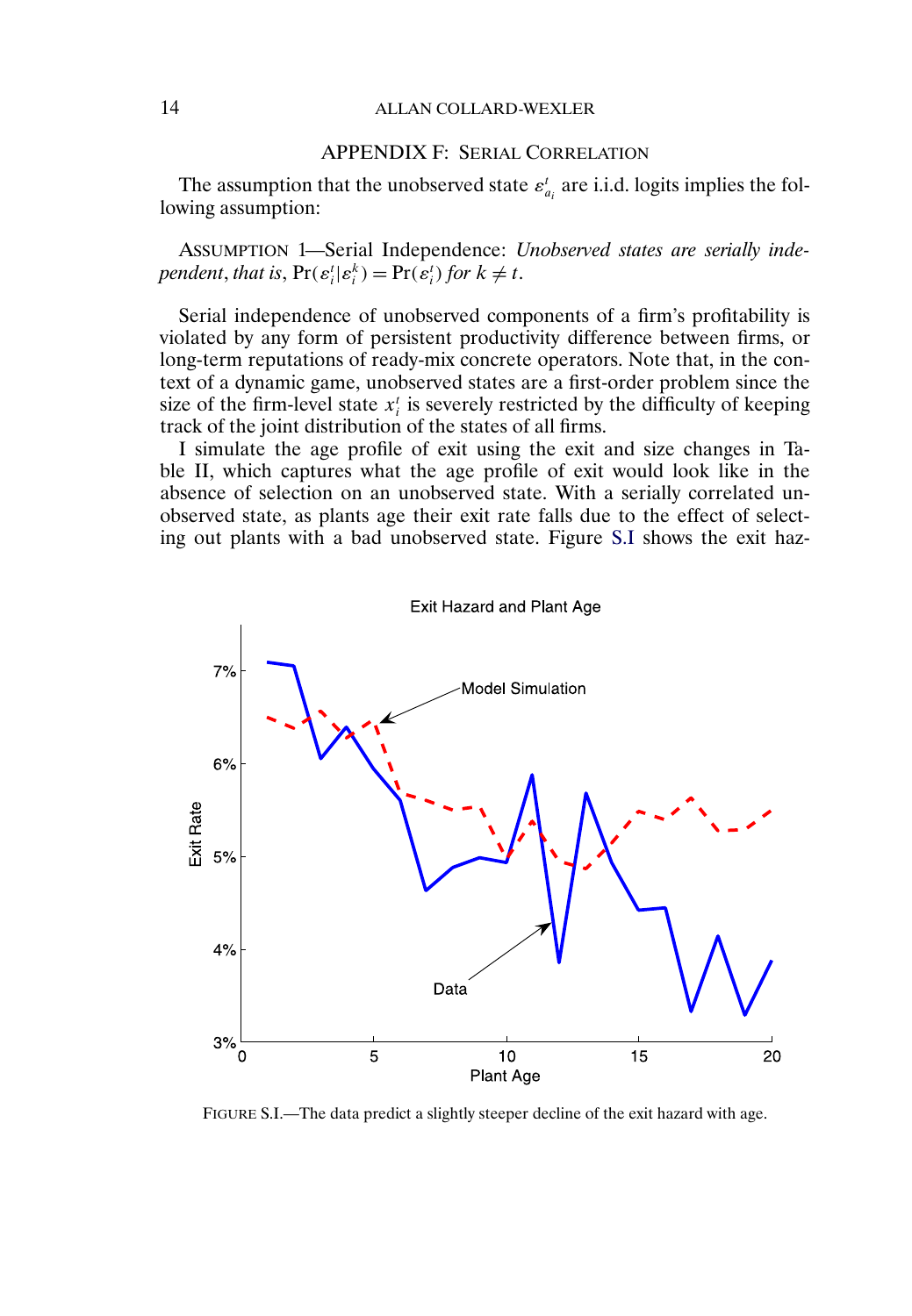<span id="page-14-0"></span>ard with age in the data and simulated data. Both the data and the simulation have the same average exit rate of about 6%, but the data have a somewhat steeper decline in exit rates over time, so a plant aged 20 years old has an exit rate of about 35% in the data, while the simulated data yield a exit rate of about 52%. This is consistent with most models of industry dynamics with a serially correlated unobserved state, and the active or passive learning models of [Pakes and Ericson \(1998\)](#page-15-0) and [Jovanovic \(1982\),](#page-15-0) but is a small effect compared to other industries such as restaurants, where we would worry more about unobserved states. I do not deal with serial correlation, and both the estimates and counterfactuals will be contaminated by this problem.

#### APPENDIX G: PRICE DATA

The Census Bureau does not generally collect price data. This job is left to the Bureau of Economic Analysis and the Bureau of Labor Statistics. However, following [Syverson \(2004a\),](#page-16-0) we can generate prices using the following equation:

$$
(S.20) \t p_{it}(c) = \frac{s_{it}(c)}{q_{it}(c)},
$$

which is just sales of the commodity divided by quantity sold. While these "prices" may be good indicators of price dispersion (the application Syverson considered), they are particularly poor measures of actual plant prices, with an interquartile range over 2 log points (the third quartile is 100 times bigger than the first price quartile). This is probably because of how measurement error in the numerator and especially the denominator interact.

To reduce the impact of imputed data and measurement error on the dispersion of prices, I apply a version of [Syverson'](#page-16-0)s [\(2004b\)](#page-16-0) procedures:

1. Hot Imputes in the data are identified as prices that satisfy the following:

(S.21)  $|p_i^t - p_j^t| < 0.0001$  for some *i* and *j* in the data.

I drop all prices that are hot imputes. Notice that this procedure will also eliminate cold imputes, defined as prices that equal the mode in the current year.

2. I trim the data by dropping observations that are less than 1/5 or more than 5 times the median price for the current year.

The deflated data are computed by  $p_i^{D_t} = p_i^t / c p_i^t$ , where I normalize the cpi in 1977 to be equal to 1 (i.e.,  $cpi^i = \text{raw cpi}^i / \text{raw cpi}^{1977}$ ). This eliminates differences in price level across time, but does not incorporate differences in prices between regions.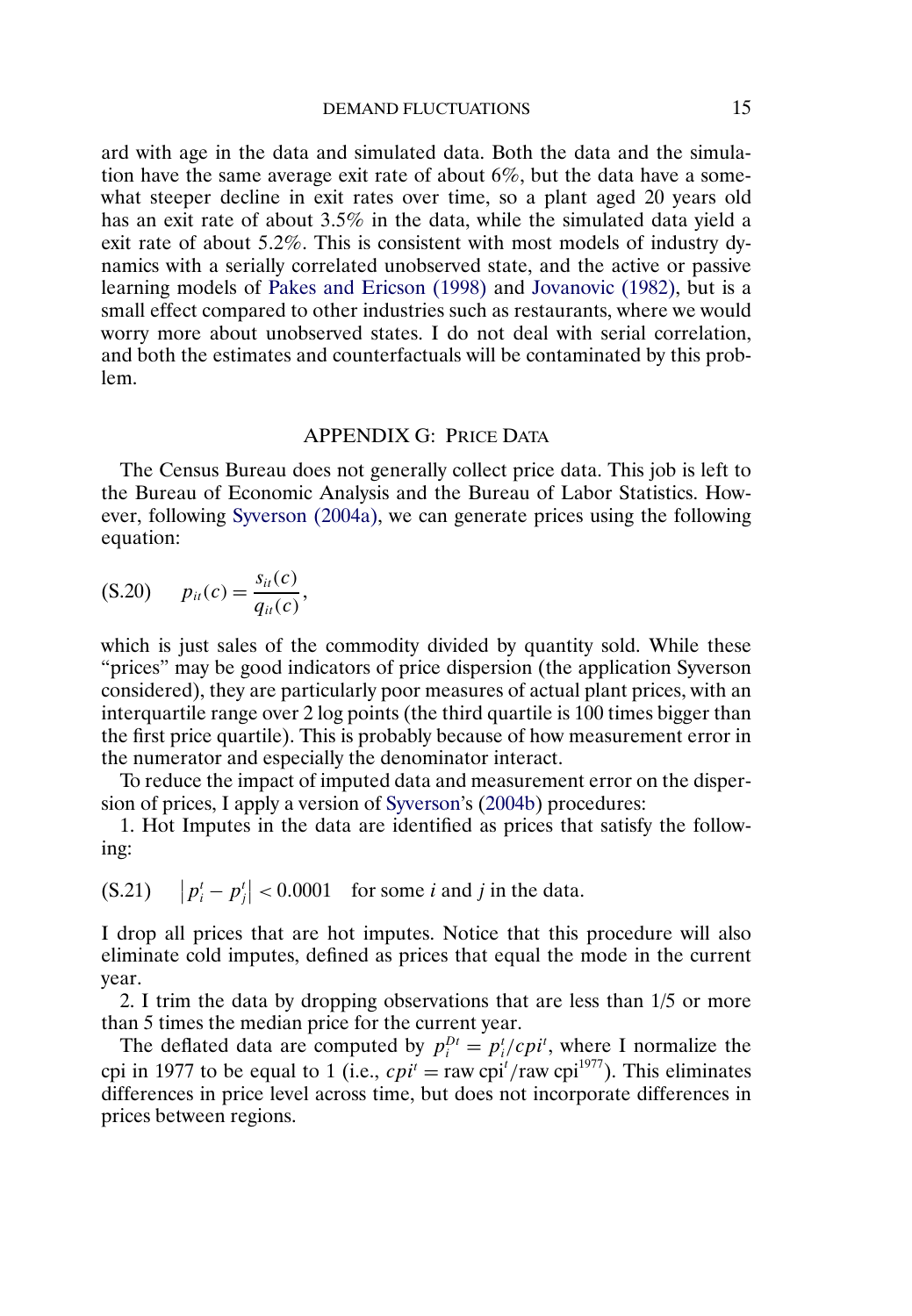# <span id="page-15-0"></span>16 ALLAN COLLARD-WEXLER

#### APPENDIX H: ADDITIONAL TABLES AND FIGURES

### TABLE S.IV

#### THE NUMBER OF BIRTHS, DEATHS, AND CONTINUERS IS FAIRLY STABLE OVER THE LAST 25 YEARS

| Year | Birth | Continuer | Death |  |
|------|-------|-----------|-------|--|
| 1976 | 501   | 4737      | N.A.  |  |
| 1977 | 557   | 4791      | 410   |  |
| 1978 | 327   | 5043      | 445   |  |
| 1979 | 392   | 5093      | 333   |  |
| 1980 | 271   | 5140      | 387   |  |
| 1981 | 313   | 5069      | 360   |  |
| 1982 | 313   | 4875      | 423   |  |
| 1983 | 273   | 4991      | 315   |  |
| 1984 | 328   | 4972      | 295   |  |
| 1985 | 309   | 4988      | 339   |  |
| 1986 | 300   | 5003      | 305   |  |
| 1987 | 390   | 4898      | 404   |  |
| 1988 | 270   | 5016      | 269   |  |
| 1989 | 248   | 4275      | 448   |  |
| 1990 | 194   | 4103      | 304   |  |
| 1991 | 220   | 3882      | 291   |  |
| 1992 | 214   | 4643      | 348   |  |
| 1993 | 133   | 3668      | 270   |  |
| 1994 | 163   | 3952      | 232   |  |
| 1995 | 196   | 3840      | 243   |  |
| 1996 | 195   | 3734      | 230   |  |
| 1997 | 338   | 4768      | 274   |  |
| 1998 | 239   | 4949      | 267   |  |
| 1999 | 320   | 4961      | 234   |  |

#### **REFERENCES**

- BERTSEKAS, D., AND J. TSITSIKLIS (1996): *Neuro-Dynamic Programming*. Belmont, MA: Athena Scientific. [\[13\]](#page-12-0)
- FERSHTMAN, C., AND A. PAKES (2012): "Dynamics Games With Asymmetric Information: A Framework for Empirical Work," *Quarterly Journal of Economics*, 127 (4), 1611–1661. [\[2](#page-1-0)[,5,](#page-4-0)[13\]](#page-12-0)
- GOURIEROUX, C., A. MONFORT, AND E. RENAULT (1993): "Indirect inference," *Journal of Applied Econometrics*, 8, S85–S118. [\[11,](#page-10-0)[13\]](#page-12-0)

GOWRISANKARAN, G. (1999): "Efficient Representation of State Spaces for Some Dynamic Models," *Journal of Economic Dynamics and Control*, 23 (8), 1077–1098. [\[1\]](#page-0-0)

- JOVANOVIC, B. (1982): "Selection and the Evolution of Industry," *Econometrica*, 50 (3), 649–670. [\[15\]](#page-14-0)
- PAKES, A., AND R. ERICSON (1998): "Empirical Applications of Alternative Models of Firm and Industry Dynamics," *Journal of Economic Theory*, 79 (1), 1–45. [\[15\]](#page-14-0)
- PAKES, A., AND P. MCGUIRE (2001): "Stochastic Algorithms, Symmetric Markov Perfect Equilibrium, and the 'Curse' of Dimensionality," *Econometrica*, 69 (5), 1261–1281. [\[1\]](#page-0-0)